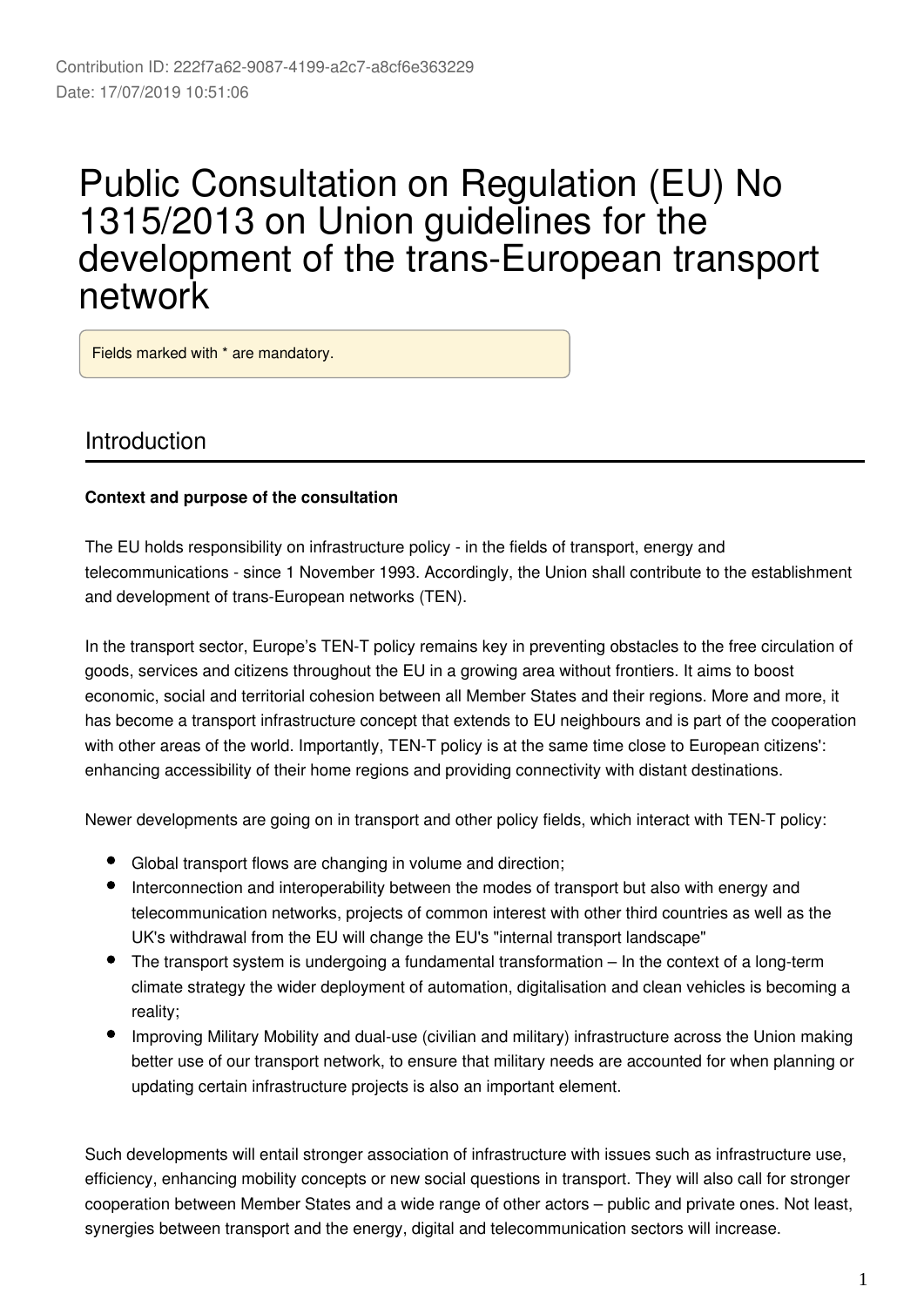Against this background, the Commission has decided to undertake a comprehensive evaluation of Regulation (EU) No 1315/2013 on Union guidelines for the development of the TEN-T.

This public consultation is designed to support the evaluation of the current Regulation by gathering the views of stakeholders. The Commission published on 13 September 2018 an [Evaluation Roadmap.](https://ec.europa.eu/info/law/better-regulation/initiatives/ares-2018-4706847_en)

#### **The survey contains six sections:**

- A. General questions on Regulation 1315/2013
- B. The form of the TEN-T network
- C. The features of the TEN-T network
- D. Infrastructure use on the TEN-T network
- E. Implementation tools for the TEN-T network
- F. Further information

In case of questions and remarks, please contact: MOVE-TEN-T-REVISION@ec.europa.eu

## About you

- Language of my contribution **\***
	- Bulgarian
	- Croatian
	- Czech
	- C Danish
	- **C** Dutch
	- <sup>O</sup> English
	- **Estonian**
	- **Einnish**
	- **E**rench
	- Caelic
	- German
	- **C** Greek
	- Hungarian
	- $\bullet$  Italian
	- **C** Latvian
	- Lithuanian
	- Maltese
	- <sup>O</sup> Polish
	- Portuguese
	- Romanian
	- Slovak
	- **Slovenian**
	- Spanish
	- Swedish

I am giving my contribution as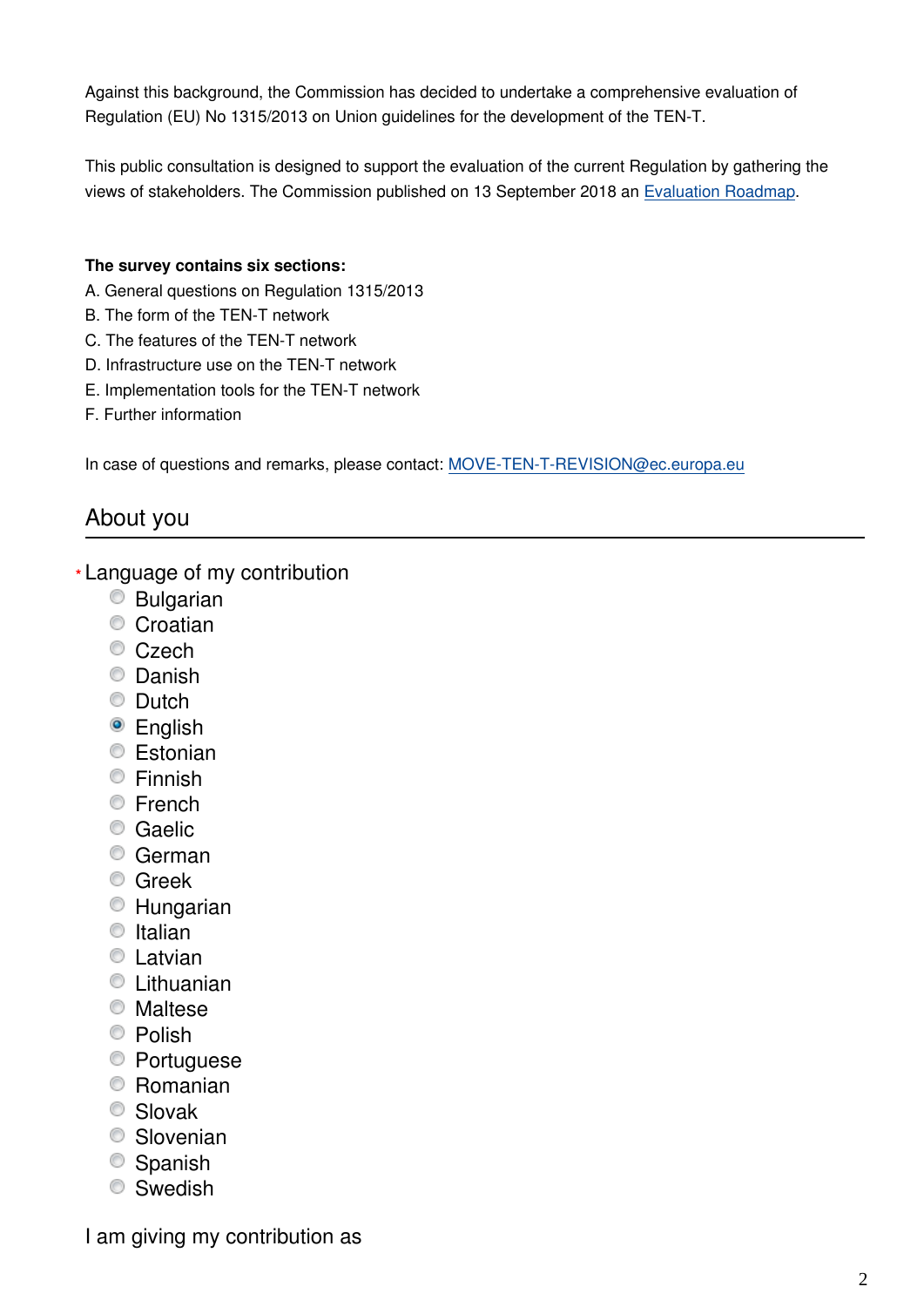- Academic/research institution **\***
	- **Business association**
	- Company/business organisation
	- Consumer organisation
	- **EU citizen**
	- **Environmental organisation**
	- Non-EU citizen
	- Non-governmental organisation (NGO)
	- **Public authority**
	- **Trade union**
	- <sup>O</sup> Other

#### First name **\***

Atlantic

#### Surname **\***

**Cities** 

## Email (this won't be published) **\***

aacities@gmail.com

#### Organisation name **\***

*255 character(s) maximum*

Atlantic Cities

#### Organisation size **\***

- Micro (1 to 9 employees)
- Small (10 to 49 employees)
- $\bullet$  Medium (50 to 249 employees)
- Large (250 or more)

#### Transparency register number

*255 character(s) maximum*

Check if your organisation is on the [transparency register](http://ec.europa.eu/transparencyregister/public/homePage.do?redir=false&locale=en). It's a voluntary database for organisations seeking to influence EU decisionmaking.

024906314166-80

#### Country of origin **\***

Please add your country of origin, or that of your organisation.

■ Afghanistan ■ Djibouti ■ ■ Dibya ■ ■ Saint Pierre and Miquelon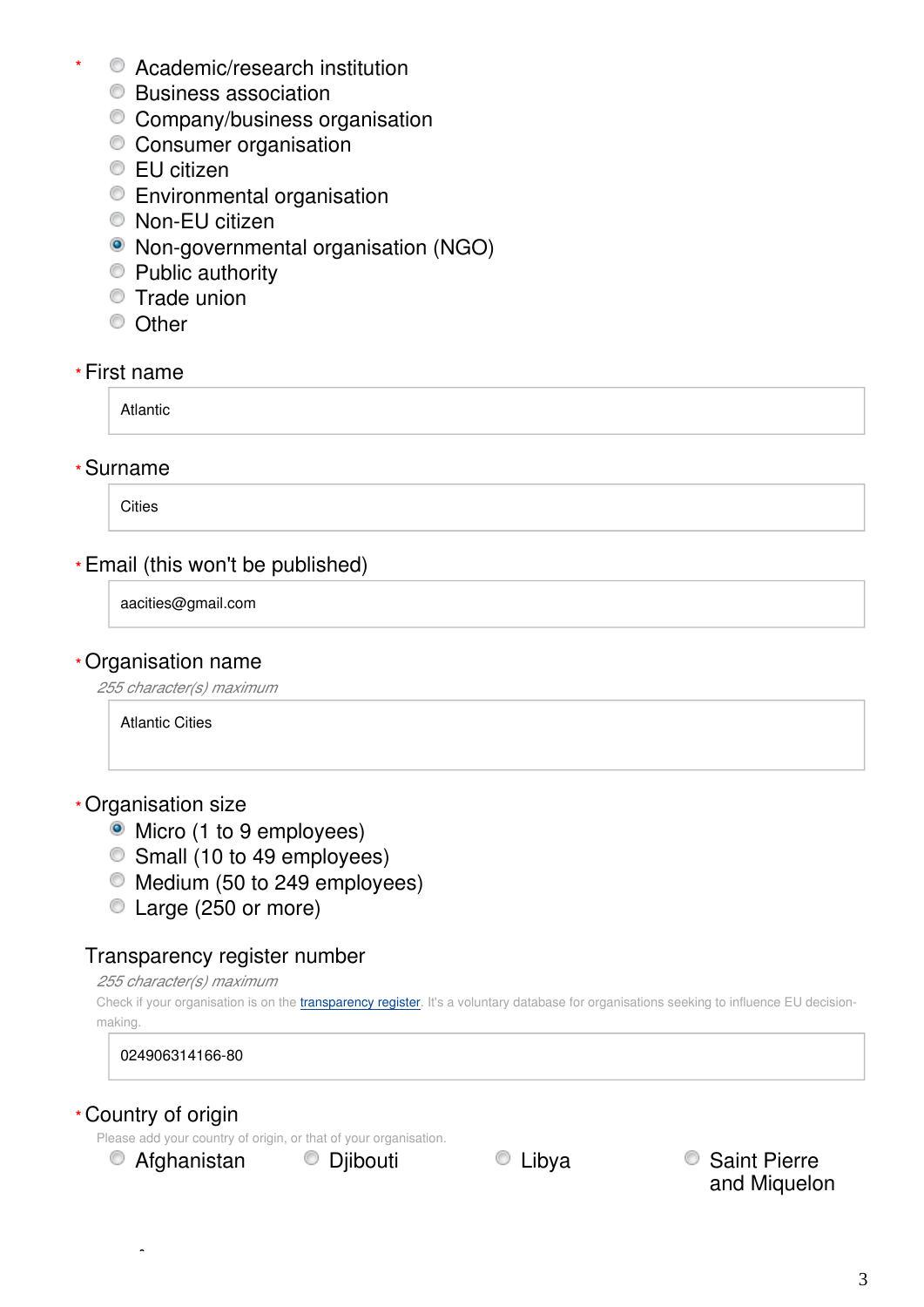|   |                      |           |                         |   |                          |   | and the<br>Grenadines                       |
|---|----------------------|-----------|-------------------------|---|--------------------------|---|---------------------------------------------|
|   | Albania              |           | Dominican<br>Republic   |   | Lithuania                | 0 | Samoa                                       |
|   | Algeria              |           | Ecuador                 |   | Luxembourg               |   | San Marino                                  |
|   | American             |           | Egypt                   |   | Macau                    |   | São Tomé and                                |
|   | Samoa                |           |                         |   |                          |   | Príncipe                                    |
|   | Andorra              |           | El Salvador             |   | Madagascar               |   | Saudi Arabia                                |
|   | Angola               |           | Equatorial<br>Guinea    |   | Malawi                   | O | Senegal                                     |
|   | Anguilla             |           | Eritrea                 |   | Malaysia                 |   | Serbia                                      |
| O | Antarctica           |           | Estonia                 | 0 | <b>Maldives</b>          |   | Seychelles                                  |
|   | Antigua and          |           | Ethiopia                |   | Mali                     |   | Sierra Leone                                |
|   | <b>Barbuda</b>       |           |                         |   |                          |   |                                             |
| O | Argentina            |           | <b>Falkland Islands</b> | O | Malta                    |   | Singapore                                   |
|   | Armenia              |           | Faroe Islands           |   | Marshall                 |   | <b>Sint Maarten</b>                         |
|   |                      |           |                         |   | <b>Islands</b>           | O | Slovakia                                    |
|   | Aruba<br>Australia   |           | Fiji<br>Finland         | 0 | Martinique<br>Mauritania | O | Slovenia                                    |
|   | Austria              |           | <b>North</b>            |   | <b>Mauritius</b>         |   | Solomon                                     |
|   |                      |           | Macedonia               |   |                          |   | <b>Islands</b>                              |
|   | Azerbaijan           | $\bullet$ | France                  |   | Mayotte                  |   | Somalia                                     |
|   | <b>Bahamas</b>       |           | <b>French Guiana</b>    | 0 | Mexico                   | O | South Africa                                |
|   | <b>Bahrain</b>       | O         | French                  |   | Micronesia               | O | South Georgia                               |
|   |                      |           | Polynesia               |   |                          |   | and the South<br>Sandwich<br><b>Islands</b> |
|   | <b>Bangladesh</b>    |           | French                  |   | Moldova                  |   | South Korea                                 |
|   |                      |           | Southern and            |   |                          |   |                                             |
|   |                      |           | <b>Antarctic Lands</b>  |   |                          |   |                                             |
|   | <b>Barbados</b>      |           | Gabon                   |   | Monaco                   |   | South Sudan                                 |
| O | <b>Belarus</b>       |           | Georgia                 |   | Mongolia                 | O | Spain                                       |
|   | <b>Belgium</b>       |           | Germany                 | O | Montenegro               | O | Sri Lanka                                   |
|   | <b>Belize</b>        | O         | Ghana                   | O | Montserrat               | O | Sudan                                       |
|   | <b>Benin</b>         | O         | Gibraltar               |   | Morocco                  | O | Suriname                                    |
|   | <b>Bermuda</b>       | 0         | Greece                  | O | Mozambique               | 0 | Svalbard and                                |
|   | <b>Bhutan</b>        |           | Greenland               |   |                          |   | Jan Mayen<br>Swaziland                      |
|   |                      |           |                         |   | Myanmar<br>/Burma        |   |                                             |
| O | <b>Bolivia</b>       |           | Grenada                 |   | Namibia                  | O | Sweden                                      |
|   | <b>Bonaire Saint</b> |           | Guadeloupe              |   | <b>Nauru</b>             |   | Switzerland                                 |
|   | Eustatius and        |           |                         |   |                          |   |                                             |
|   | Saba                 |           |                         |   |                          |   |                                             |
|   | Bosnia and           |           | Guam                    |   | Nepal                    |   | Syria                                       |
|   | Herzegovina          |           |                         |   |                          |   |                                             |
|   | <b>Botswana</b>      |           | Guatemala               |   | <b>Netherlands</b>       |   | Taiwan                                      |
|   | <b>Bouvet Island</b> | C         | Guernsey                |   | New Caledonia            |   | Tajikistan                                  |
|   |                      |           |                         |   |                          |   |                                             |

Åland Islands Dominica Liechtenstein Saint Vincent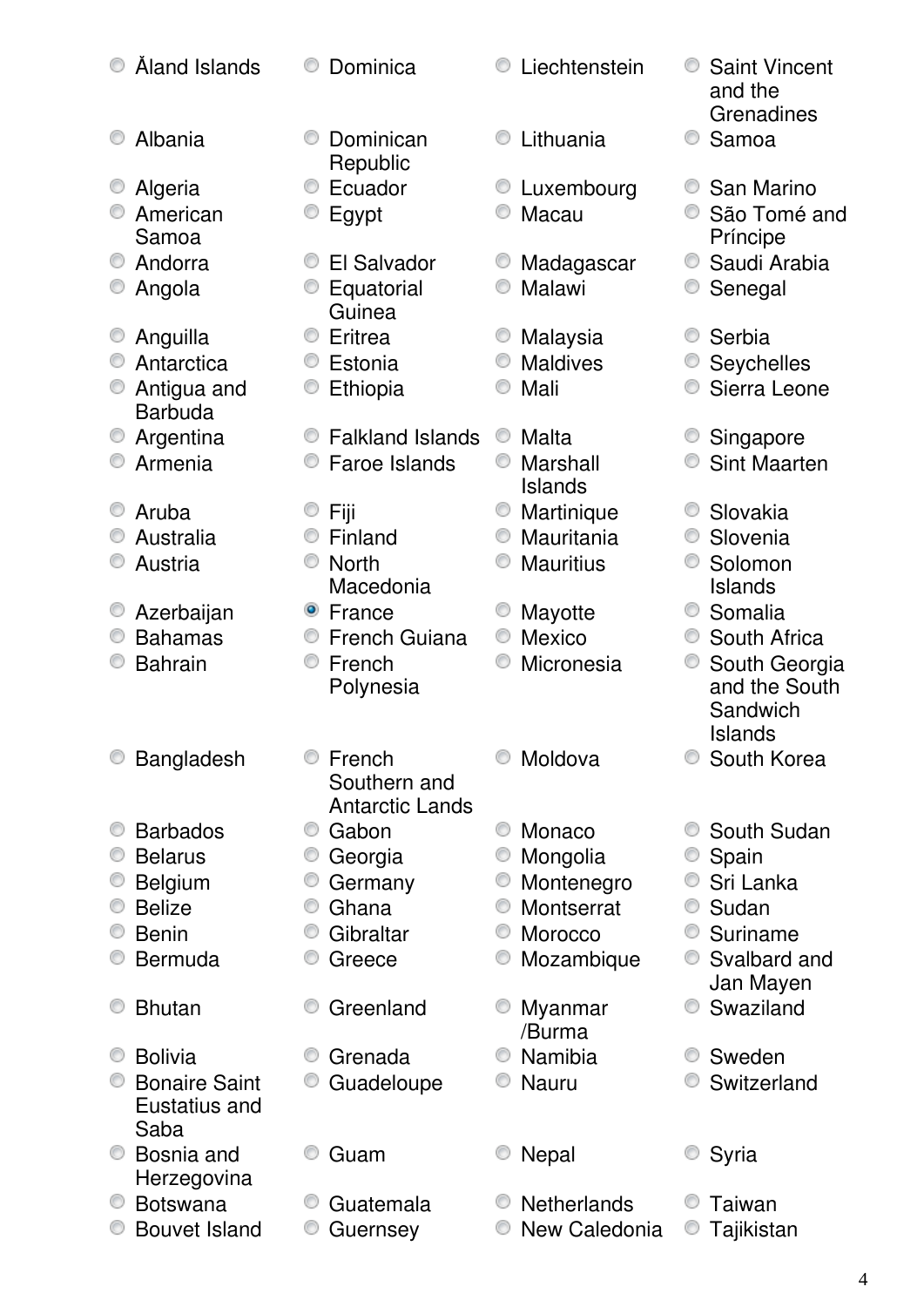| <b>Brazil</b><br><b>British Indian</b><br><b>Ocean Territory</b> | Guinea<br>Guinea-Bissau                        | New Zealand<br>Nicaragua                             | Tanzania<br>Thailand                 |
|------------------------------------------------------------------|------------------------------------------------|------------------------------------------------------|--------------------------------------|
| <b>British Virgin</b><br><b>Islands</b>                          | O<br>Guyana                                    | <b>Niger</b>                                         | The Gambia                           |
| <b>Brunei</b>                                                    | Haiti                                          | Nigeria                                              | <b>Timor-Leste</b>                   |
| <b>Bulgaria</b>                                                  | <b>Heard Island</b><br>and McDonald<br>Islands | <b>Niue</b>                                          | Togo                                 |
| <b>Burkina Faso</b>                                              | Honduras<br>O                                  | Norfolk Island                                       | Tokelau                              |
| <b>Burundi</b>                                                   | Hong Kong                                      | North Korea                                          | Tonga                                |
| Cambodia                                                         | Hungary                                        | Northern                                             | Trinidad and                         |
|                                                                  |                                                | Mariana Islands                                      | Tobago                               |
| Cameroon                                                         | Iceland                                        | Norway                                               | O<br>Tunisia                         |
| Canada                                                           | India                                          | Oman                                                 | <b>Turkey</b>                        |
| Cape Verde                                                       | Indonesia<br>O                                 | Pakistan                                             | Turkmenistan<br>O                    |
| Cayman Islands                                                   | O<br>Iran                                      | Palau                                                | Turks and                            |
|                                                                  |                                                |                                                      | Caicos Islands                       |
| <b>Central African</b>                                           | Iraq                                           | Palestine                                            | O<br>Tuvalu                          |
| Republic                                                         |                                                |                                                      |                                      |
| Chad                                                             | Ireland                                        | Panama                                               | Uganda                               |
| Chile                                                            | Isle of Man                                    | Papua New                                            | Ukraine<br>O                         |
|                                                                  |                                                | Guinea                                               |                                      |
| China                                                            | <b>Israel</b>                                  | Paraguay                                             | <b>United Arab</b>                   |
|                                                                  |                                                |                                                      | Emirates                             |
| Christmas<br>Island                                              | Italy                                          | Peru                                                 | United                               |
|                                                                  | Jamaica                                        |                                                      | Kingdom<br><b>United States</b><br>O |
| Clipperton                                                       |                                                | Philippines<br><b>Pitcairn Islands</b>               | <b>United States</b>                 |
| Cocos (Keeling)<br>Islands                                       | Japan                                          |                                                      | <b>Minor Outlying</b>                |
|                                                                  |                                                |                                                      | Islands                              |
| Colombia                                                         | Jersey                                         | Poland                                               | <b>Uruguay</b>                       |
| Comoros                                                          | Jordan                                         | Portugal                                             | US Virgin                            |
|                                                                  |                                                |                                                      | Islands                              |
| Congo                                                            | Kazakhstan                                     | <b>Puerto Rico</b>                                   | Uzbekistan                           |
| Cook Islands                                                     | Kenya                                          | Qatar                                                | ● Vanuatu                            |
| Costa Rica                                                       | Kiribati<br>O                                  | Réunion                                              | <b>Vatican City</b>                  |
| Côte d'Ivoire                                                    | Kosovo                                         | Romania                                              | ● Venezuela                          |
| Croatia                                                          | Kuwait<br>O                                    | Russia                                               | ● Vietnam                            |
| Cuba                                                             | Kyrgyzstan                                     | Rwanda                                               | ● Wallis and                         |
|                                                                  |                                                |                                                      | Futuna                               |
| Curaçao                                                          | Laos                                           | Saint                                                | Western                              |
|                                                                  |                                                | Barthélemy                                           | Sahara                               |
| Cyprus                                                           | Latvia                                         | Saint Helena<br>Ascension and<br>Tristan da<br>Cunha | Yemen                                |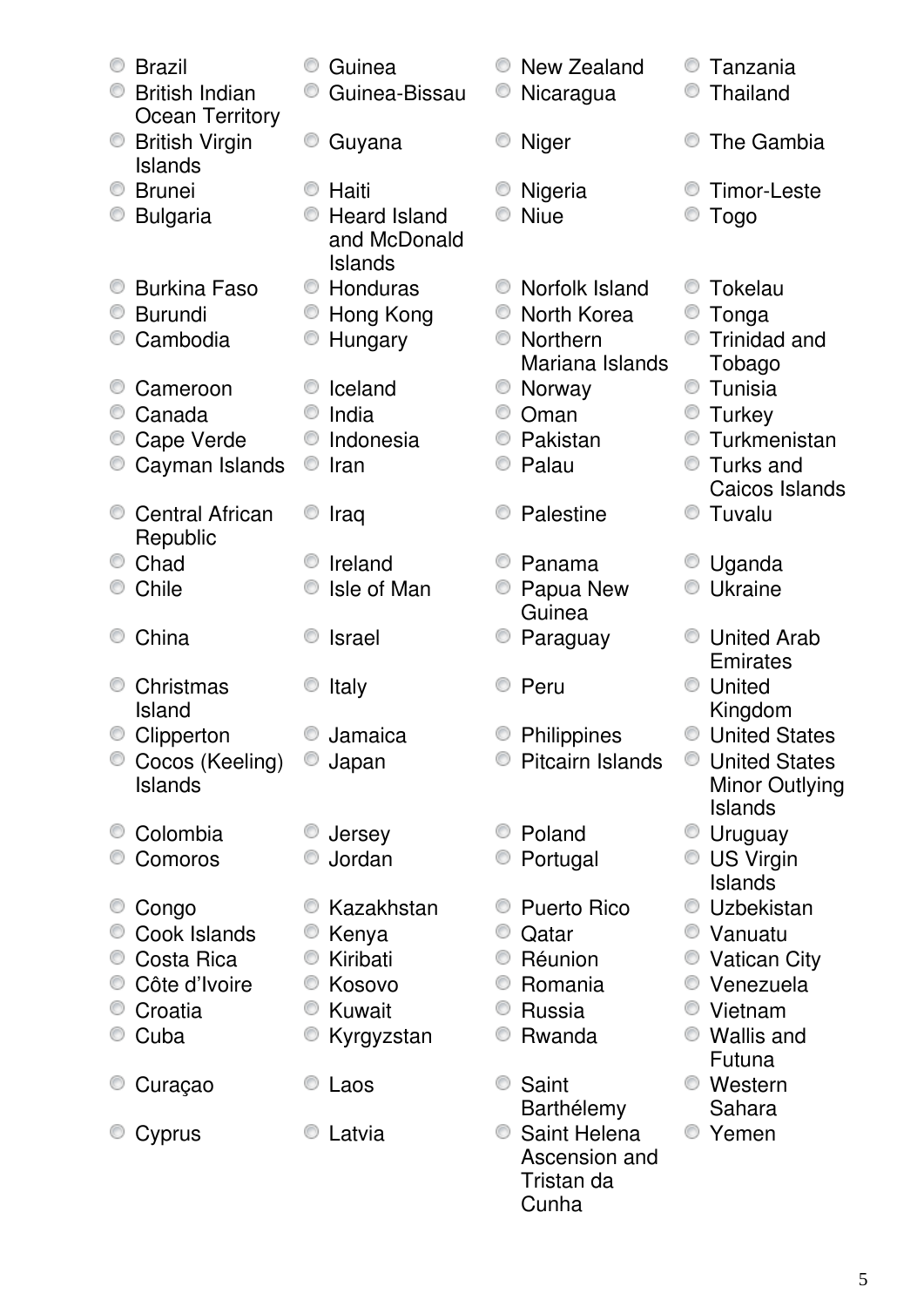| Czechia<br>O                                | Lebanon | Saint Kitts and<br><b>Nevis</b> | $\bullet$ Zambia |
|---------------------------------------------|---------|---------------------------------|------------------|
| Democratic<br>O<br>Republic of the<br>Congo | Lesotho | Saint Lucia                     | C Zimbabwe       |
| <b>Denmark</b><br>G                         | Liberia | Saint Martin                    |                  |

## Publication privacy settings **\***

The Commission will publish the responses to this public consultation. You can choose whether you would like your details to be made public or to remain anonymous.

#### **Anonymous**

Only your type, country of origin and contribution will be published. All other personal details (name, organisation name and size, transparency register number) will not be published.

**Public** 

Your personal details (name, organisation name and size, transparency register number, country of origin) will be published with your contribution.

 $\blacksquare$  I agree with the [personal data protection provisions](https://ec.europa.eu/info/law/better-regulation/specific-privacy-statement_en)

# **A. General Questions on Regulation EU 1315/2013 on the TEN-T guidelines**

Over the years, TEN-T policy has grown into a genuine "European project" that gives direction to public and private investments – to achieve long-term benefits for society, such as accessibility and connectivity of states and regions as well as to facilitate economic development and exchanges in the internal market. Within the framework of the European Union's transport policy, TEN-T provides the basis for efficient, safe and sustainable transport operations. It is, therefore, directly interrelated with a wide range of EU actions on sectoral transport policies and it is a vital enabler of strategic transport policy objectives overall.

The TEN-T Guidelines establish eligibility for EU funding, notably under the Connecting Europe Facility and the Cohesion Fund. Priorities for TEN-T development, arising from the TEN-T guidelines, have been taken up in the corresponding funding legislation and been reflected in budget allocation procedures. In this respect, both "traditional" infrastructure projects (cross-border projects, railway or inland waterway projects, transport terminals etc.) and infrastructure components ensuring quality, efficiency, safety and sustainability of transport operations (intelligent transport systems, charging/refuelling for alternative fuels etc.) have been subject to EU funding.

Regulation (EU) N° 1315/2013 pursues a range of specific objectives, which can be grouped, into four main themes that were also used to structure this questionnaire: form of the network, features of network infrastructure, infrastructure use and implementation of the network.

1. In your view, how important is it to have a transport infrastructure policy at EU **\***level?

- **•** Very important
- **Important**
- **■** Somewhat important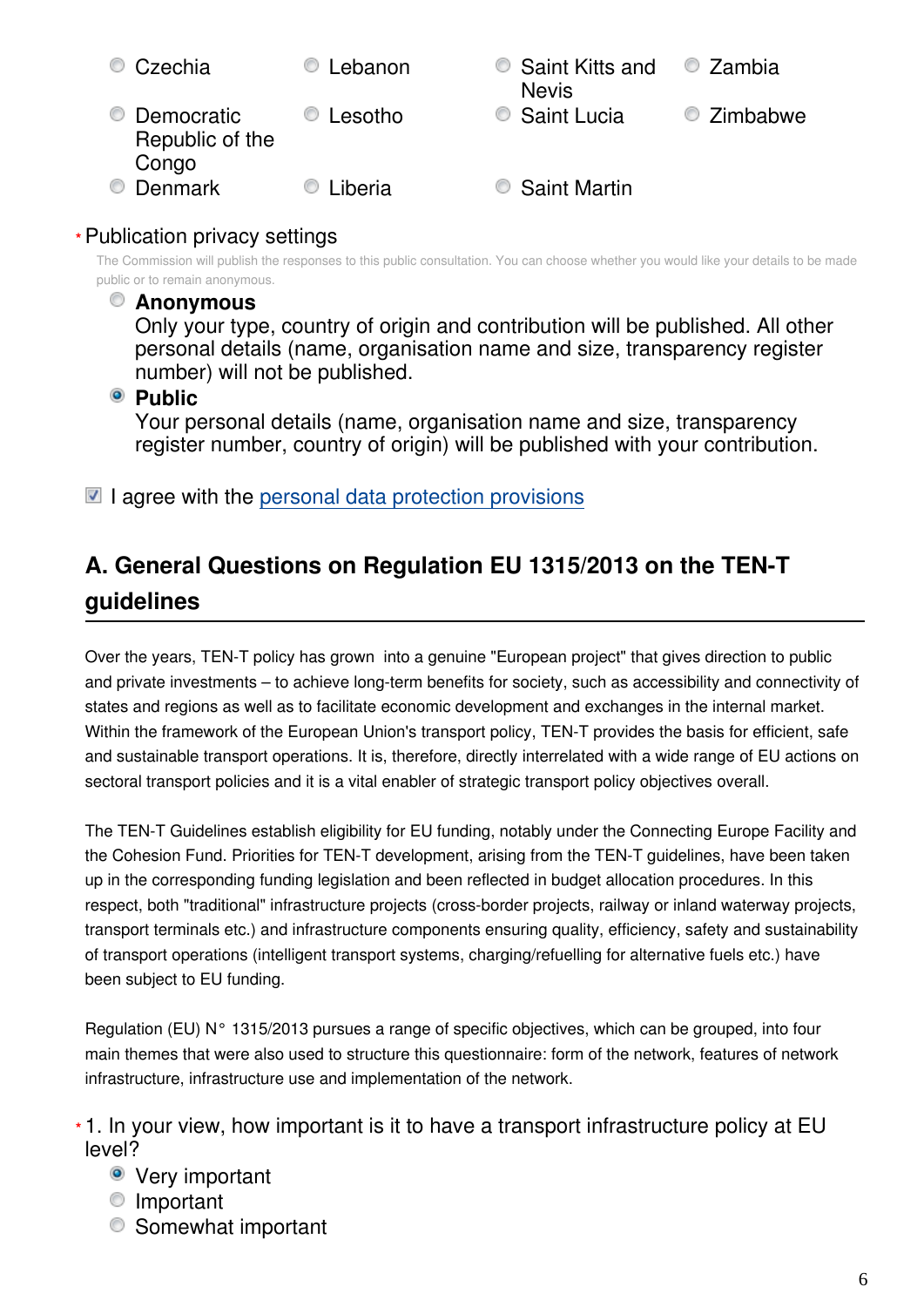## Not important

No opinion

## Could you please explain briefly your answer?

*1000 character(s) maximum*

Transport is the core instrument for the key principles of the Treaties. It ensures economic flows, mobility, cohesion and prosperity.

2. In your opinion, what should be the main focus of a transport infrastructure policy **\*** at EU level? (You may choose up to 5 options)

*at most 5 choice(s)*

- Establishing physical cross border infrastructures (railways, roads, inland waterways etc.)
- $\blacksquare$  Removing physical and other bottlenecks in the network as a whole
- $\Box$  Facilitating the coherent and continuous EU wide deployment of innovative transport solutions (alternative fuels, intelligent transport systems etc.)
- Ensuring connectivity and accessibility of all regions of the European Union
- Facilitating multimodal transport chains (connecting ports, airports, rail-road terminals etc.)
- Ensuring EU wide quality infrastructure standards
- $\Box$  Improving dual-use (civilian and military) infrastructure
- $\blacksquare$  Enabling the decarbonisation of transport (e.g. by a shift towards more sustainable modes of transport and to cleaner fuels)
- Other
- 3. Where do you see the greatest need for improvement/development in transport **\***infrastructure policy to cope with the needs of today and of the future?

(Please choose your three most important issues)

*between 3 and 3 choices*

- $\Box$  Enabling new transport and mobility solutions
- $\blacksquare$  Further improving continuity of the TEN-T network and enabling a better use of existing infrastructure
- Speeding up the completion of the trans-European transport network
- Eliminating missing links in physical infrastructure (road, rail, inland waterway transport)
- Enhancing multimodal connecting points (ports, airports, rail-road terminals, urban nodes)
- Further advancing EU wide infrastructure standards
- $\Box$  Further improving cross-border connectivity for the transport of passengers and goods
- Stronger coordination between infrastructure development and transport operations
- **D** Other

If other, please specify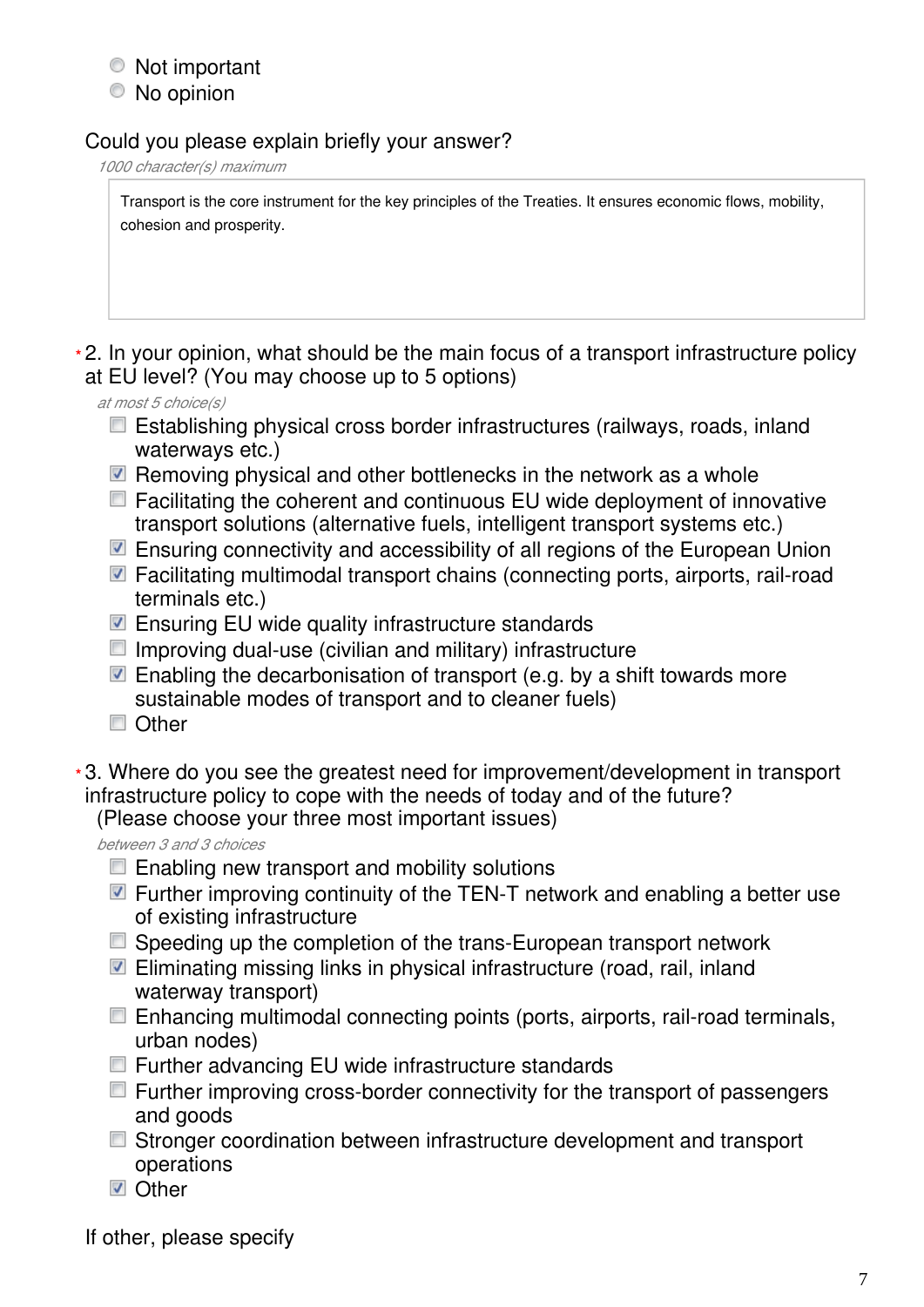The Atlantic Corridor needs to be replanned, both in order to ensure true connectivity with the Atlantic Ocean and to compensate the Brexit effect.

### 4. What are the main benefits you would expect if infrastructure policy is made and **\***guided at European level?

*1000 character(s) maximum*

 The definition of European corridors should reflect the European Union's commitments in cohesion (territorial, economic and social), the fight against climate change, the defense of sustainable development or the need for adapted intermodality. A denser capillarity is thus a pre-condition. Moreover, it is important to highlight that the improvement of the communication lines, both terrestrial and maritime throughout the European Atlantic coast, is an essential objective for the Atlantic Maritime Strategy to truly materialize.

# **B. Form of the TEN-T network**

The TEN-T network consists of a dual-layer structure. The **comprehensive network** represents the basic layer of the TEN-T and includes components for all transport modes – rail, road, inland waterway, air and maritime as well as their connecting points and corresponding traffic information and management systems.

The **core network** is a subset of the comprehensive network representing the strategically most important nodes and links of the trans-European transport network. It is multi-modal – i.e. it includes all transport modes and their connections as well as relevant traffic management systems. It has been structured using the nodes of highest strategic importance in the EU (urban nodes, seaports, inland ports airports, rail-road terminals) and connecting them to each other, following the corresponding main traffic flows.

The **core network corridors** are an instrument to facilitate the coordinated implementation of the core network. They cover the most important long distance transport flows on the core network and are intended, to improve cross- border links within the Union. Core network corridors cross at least two borders and involve at least three transport modes.

In this section we would like to hear your opinion on the adequacy of the form of the core and comprehensive TEN-T network to ensure the achievement of the objectives set in the TEN-T guidelines. This concerns in particular:

- Ensuring connectivity and accessibility of all regions of the Union (including remote, outermost, insular, peripheral, mountainous and sparsely populated areas), with the core and comprehensive networks;
- Ensuring coherent and continuous transnational links, without gaps and bottlenecks, for rail, road and inland waterway transport;
- Supporting inner-European and global maritime and air transport through port and airport infrastructure;
- Enabling multimodal transport chains through seamless connections between modes;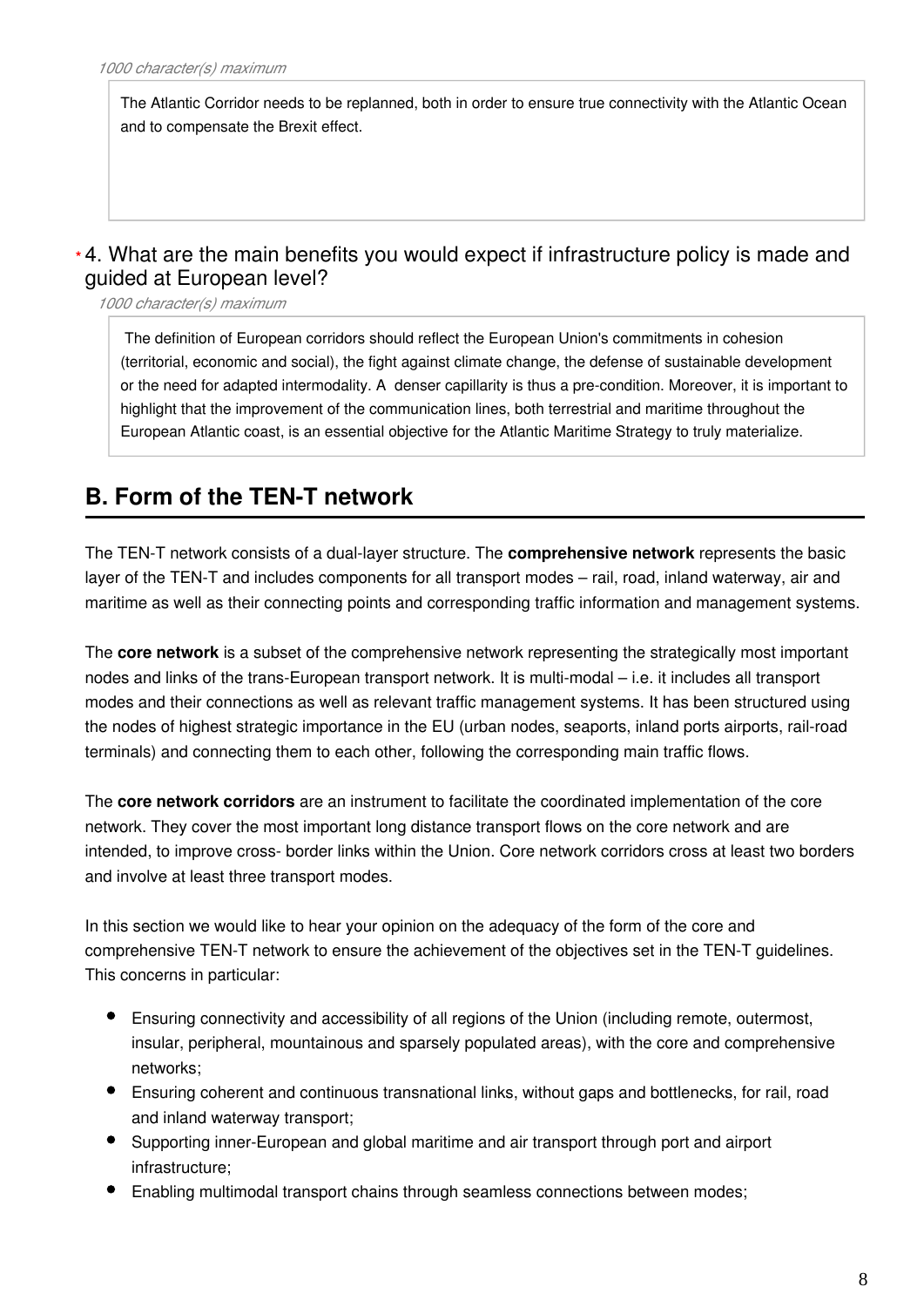- Enabling smooth connections between long-distance and urban/regional transport for passengers and freight, i.e. enhancing "first/last mile legs" from/to origin/final destination;
- Ensuring an optimal interconnection and integration of especially the core network with a view to high levels of efficiency, sustainability and decarbonisation;
- $\bullet$ Connecting the TEN-T with neighbouring countries and where appropriate ensure interconnection and interoperability with other third countries.
- 5. In your opinion, is the core network as designed currently (covering links and **\*** nodes), adequate to meet the needs of the transport sector and its users?
	- Yes
	- <sup>⊚</sup>No
	- No opinion
- 6. In your view, are the TEN-T corridors a suitable tool to complete the TEN-T core **\*** network by 2030?
	- Yes
	- © No
	- No opinion

7. In your view, is the comprehensive TEN-T network adequate in terms of its required characteristics? (You may choose as many options as you consider appropriate)

|                                                                            | Yes       | No. | No opinion |
|----------------------------------------------------------------------------|-----------|-----|------------|
| Safety/Security                                                            |           |     |            |
| Availability/adequacy of alternative fuel infrastructures                  |           |     |            |
| Availability/adequacy of multimodal infrastructures                        |           |     |            |
| Equipment for automated transport                                          |           | O   |            |
| Equipment for Intelligent Transport Systems and digital mobility solutions | Œ         |     |            |
| Other                                                                      | $\bullet$ |     |            |

## If other, please specify

*1000 character(s) maximum*

Economic means should be tailored, both increasing budget and co financing rates but also easing coordination with other funds.

In geenrql TEN T criteria should first focus on the objectives (: cohesion, sustainability, efficiency and increasing the benefits for the citizens ) before deciding means, indicators and other restrictive criteria, so as to better adapt the policy to the territory.

7.1. Does the comprehensive TEN-T network ensure appropriate complementarity **\***with the core network as well as sufficient accessibility to all EU regions?

- Yes
- <sup>◎</sup> No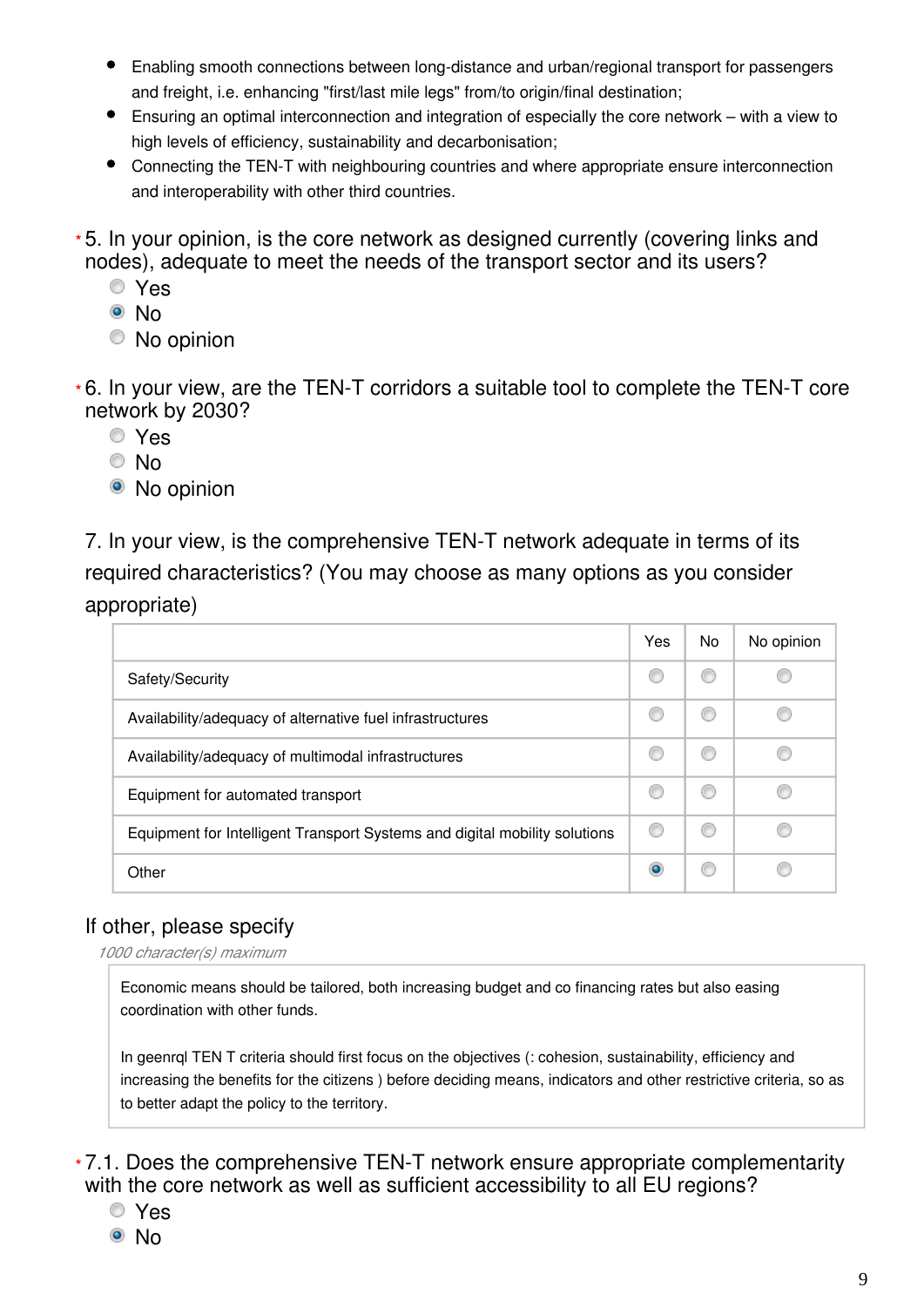## No opinion

## If no, please specify

#### *500 character(s) maximum*

Some regions are experiencing a new landlocking due to the fact of being excluded of TEN T, both in comprehensive and global. Capillarity and contactability should serve as correcting factors to ensure a full accessibility. Also, the sea possibilites (i.e. Motorways of the Sea and SS variables) remain underexploited.

### 8. In your opinion is it sufficiently clear how capacity bottlenecks and constraints **\***are identified from the perspective of a European transport network approach?

- Yes
- No
- No opinion

#### If no, please explain how it could be improved!

*1000 character(s) maximum*

- 1. A more participatory approach is needed.
- 2. Concepts from other policies (contactability, GINI index, cohesion...) should be used as levers.

# **C. The features of the TEN-T network**

The TEN-T guidelines set certain standards and requirements for the infrastructure on the core and comprehensive network.

In this section, we would like to hear your opinion on the adequacy of the "features" set out in the TEN-T guidelines. This concerns in particular:

- Ensuring interoperability throughout the TEN-T, where appropriate through standardisation;
- Ensuring comprehensive coverage of 'telematics applications' (intelligent transport systems) and other innovative information/communication technologies for all modes and the interconnections between them to use infrastructure most efficiently and to enable high-quality user standards;
- Enabling low carbon and clean transport, as contribution to the EUs Greenhouse Gas emission' reduction objectives (e.g. through refuelling/recharging infrastructure for alternative fuels);
- Enabling the mitigation of noise emissions and other harmful impacts on citizens and the environment;
- Ensuring high levels of safety and security in transport as well as of infrastructure resilience (in view of climate change adaptation and natural and man-made disasters);
- Applying and stimulating innovative technologies and innovative operational concepts (support decarbonisation, enhance safety and security, improve operations and information provision on the network etc.) and thereby contributing to the 'innovation chain' by deploying Research & Innovation results and identifying R&I needs;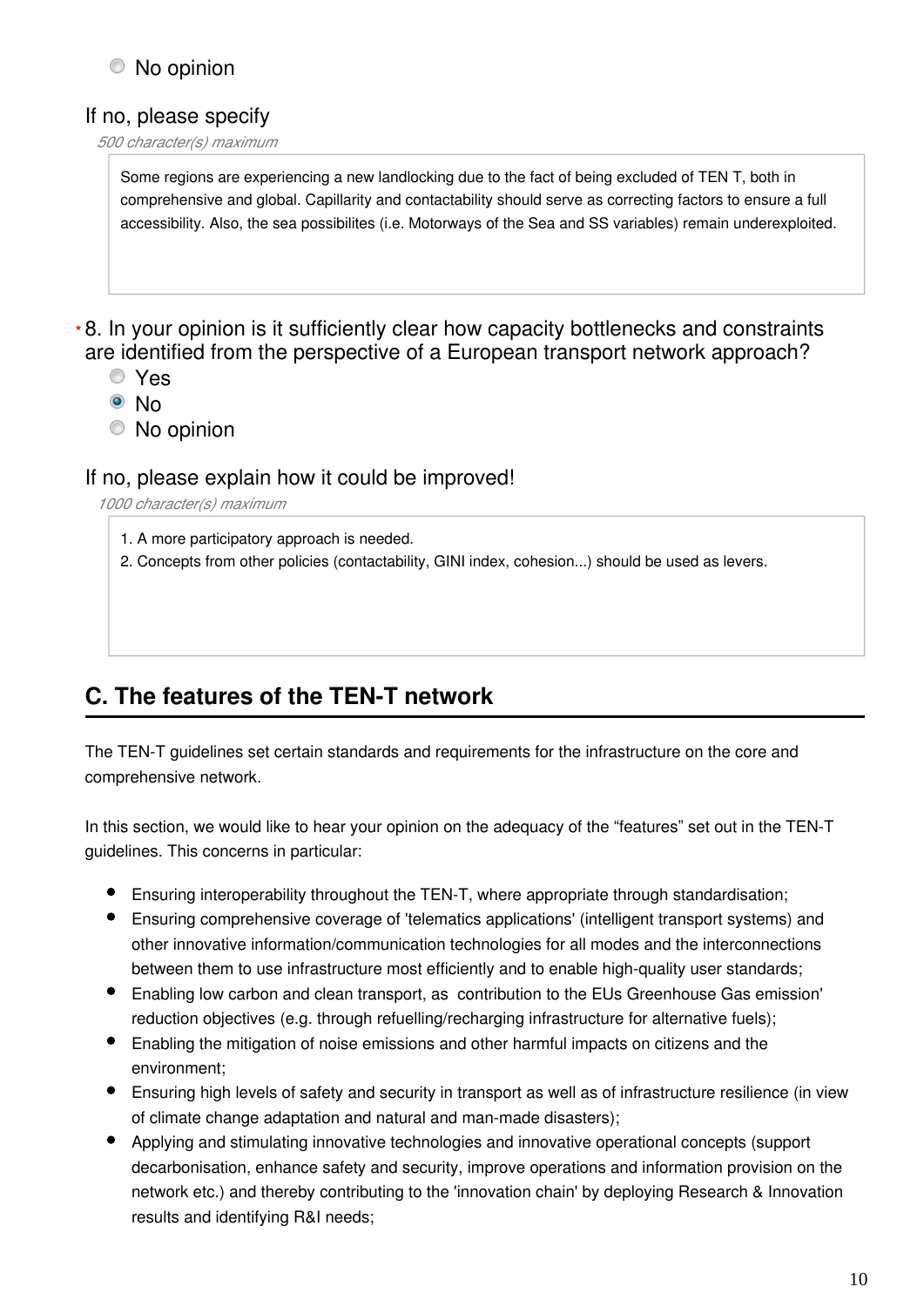Ensuring accessibility to TEN-T infrastructure for all user groups.

9. Are the standards and requirements for all modes of transport (on infrastructure, **\*** interoperability, safety etc.) as set out in chapter II of the Regulation complete?

- Yes, they are complete
- They are mostly satisfactory
- They are somewhat unsatisfactory and lack essential elements
- No, they are not satisfactory
- No opinion

### Could you please explain your answer?

#### *1000 character(s) maximum*

This identification should search for full effectiveness in a sustainable way. Risk management (safety, security, bottlenecks, economic crises, climate change...) needs a better inclusion of available structure, which is now discarded by restrictive size terms. That is the case of several ports in the Atlantic, that work as security and safety points in the case of an accident, an explosive storm or even a volcano cloud but they are not included in the corridors.

10. From your perspective, has the aim of fostering the uptake of alternative fuels **\*** and propulsion systems, set in the TEN-T Regulation, been achieved?

- Yes
- <sup>O</sup>No
- No opinion

10.1. If no, what is still missing?

- Availability of infrastructure
- $\blacksquare$  Interoperability of infrastructure standards
- $\Box$  There are not enough vehicles on the market that could make use of these systems
- Other
- 11. In your view, has the aim of stimulating innovative technologies and operational **\*** concepts along the TEN-T been achieved?
	- Yes
	- <sup>O</sup>No
	- No opinion
- 12. In your view, has the objective of mitigating noise emissions and other harmful **\*** impacts on citizens (accidents, pollution, congestion) on the TEN-T network been achieved?
	- Yes
	- <sup>◎</sup> No
	- No opinion
- 13. In your view, has the TEN-T regulation helped to promote modal shift (from road **\***/air to rail and inland waterway transport)?
	- Yes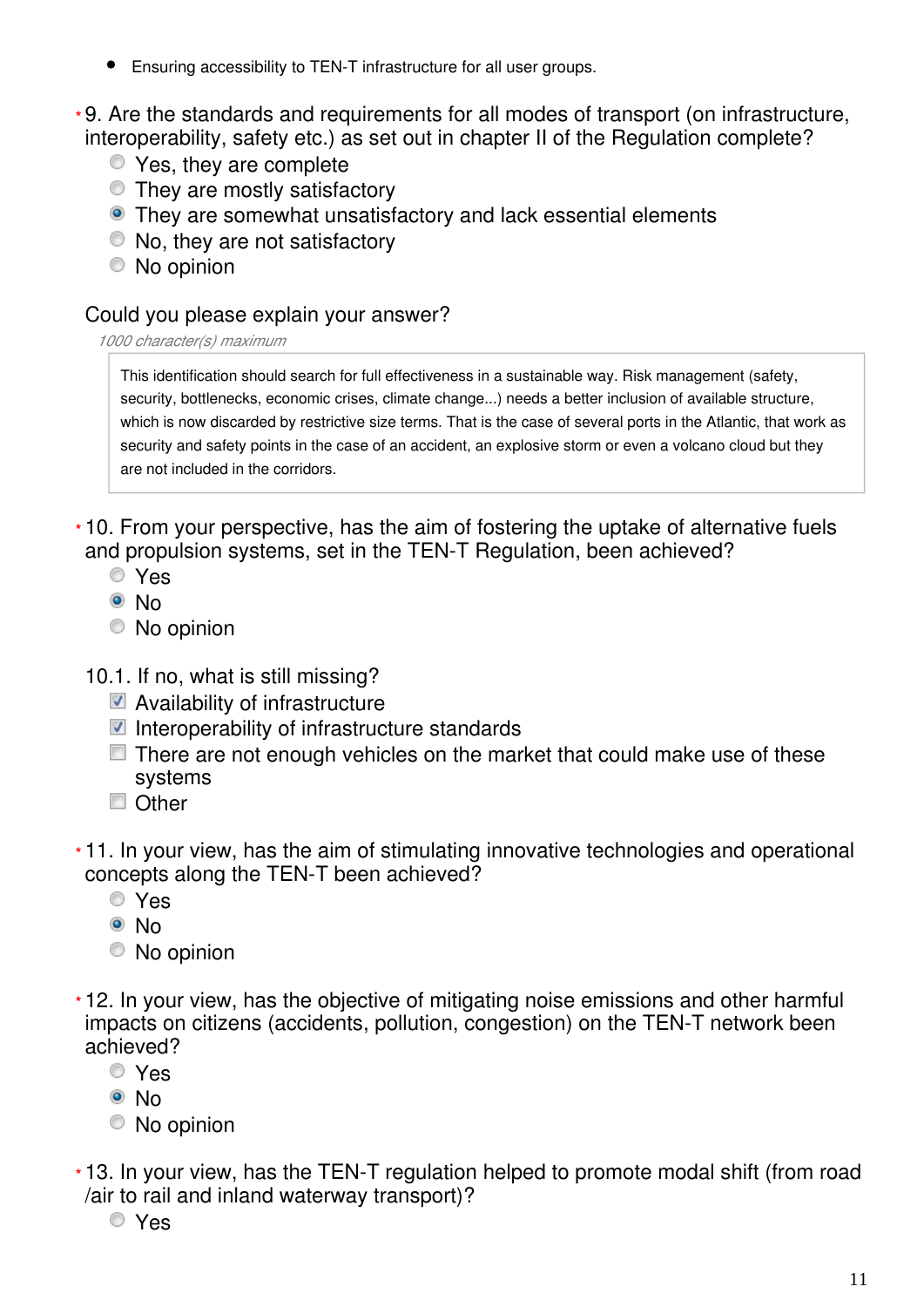

### If no, please specify

*1000 character(s) maximum*

- 1. Need for more public communication strategies
- 2. Stagnation of rail traffics in some countries, like France
- 3. Need for more coordination with other policies (regional development, climate change...)

14. In your view, has the TEN-T regulation helped to promote a clean and low **\*** carbon transport system overall?

- Yes
- <sup>⊙</sup>No
- No opinion

#### If no, please specify

*1000 character(s) maximum*

- 1. Significative missing links or even "dessert areas", notably in the Atlantic
- 2. Need for more coordination with other policies (regional development, climate change...)
- 3. Need to better take citizens' needs on board (i.e. contactability, reducing missing links, etc...)

15. In your view, are urban nodes/cities sufficiently integrated in the TEN-T network **\***(in terms of multi-modal connections, last mile passenger and freight connections, possibilities for seamless through-traffic etc.)?

- Yes
- <sup>◎</sup> No
- No opinion

#### If no, please specify

*1000 character(s) maximum*

1. Gender issues are not sufficiently taken into account (i.e. changing from a train to an airport with a child under 2)

2. Missing links and desert areas, notably in the Atlantic, make seamless through-traffic impossible (+ interoperability in the Iberian Peninsula)

3. Connections are not well known and thus underused

## D. Infrastructure Use

The TEN-T guidelines specifically aim to achieve a better and more efficient use of existing and new infrastructure while increasing the benefits for the users. This concerns in particular: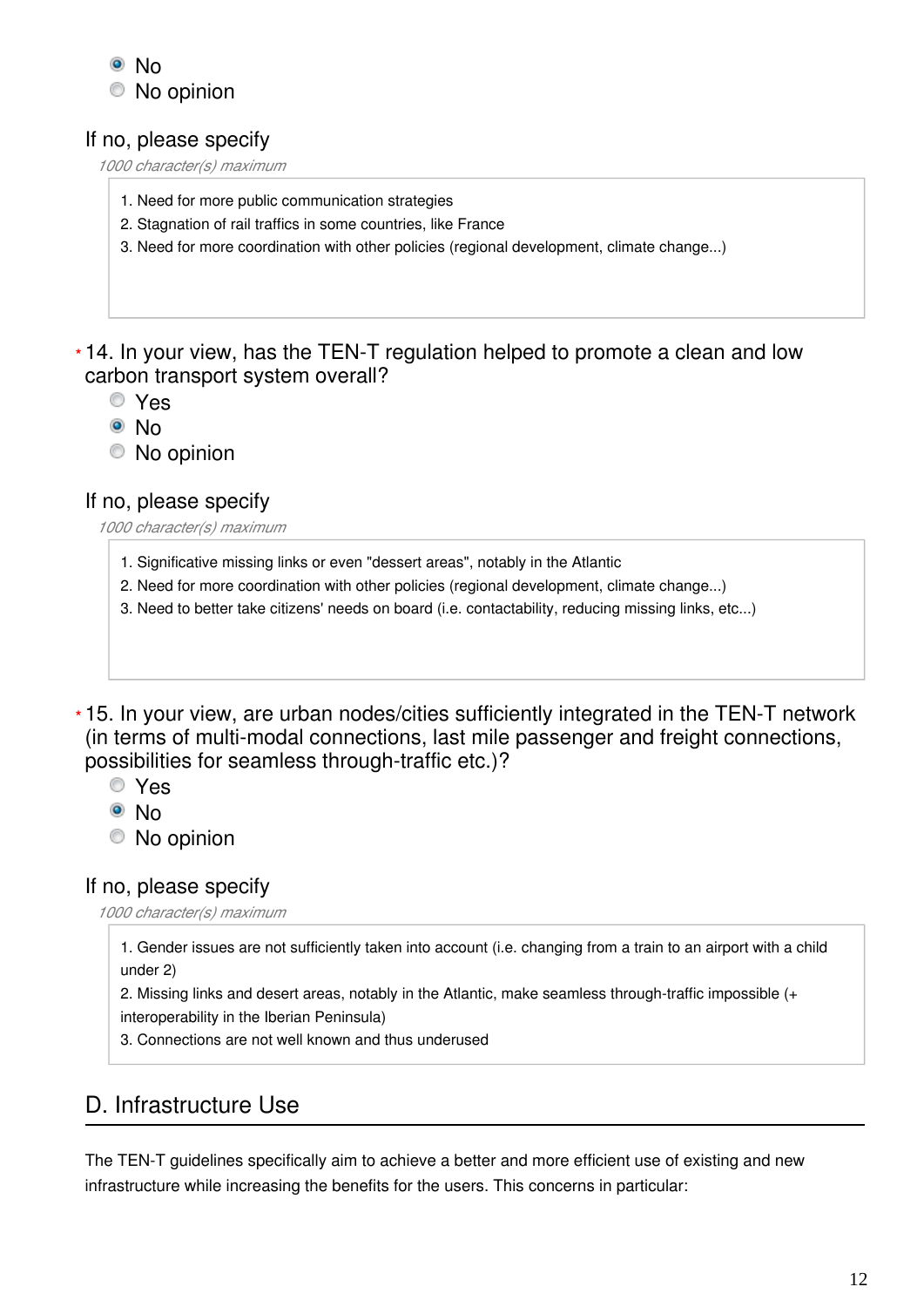- Enabling attractive, sustainable and efficient transport and mobility services, in accordance with the needs and expectations of users in the passengers' and freight sectors;
- Strengthening the integration of TEN-T development and transport service-related policy action in fields such as rail freight corridors, promotion of sustainable and innovative freight transport/logistics chains as well as of seamless multi-modal chains for passengers, maritime and air transport;
- Enabling the increased use of 'sustainable transport modes'
- Enhancing the efficiency of infrastructure use/provision through pricing and other appropriate regulatory measures

16. In your view, has the aim of enabling attractive sustainable and efficient **\*** multimodal transport and mobility services in accordance to users' needs in the freight transport sector been achieved?

- Yes
- Yes, Mostly
- **Partly**
- No, not at all
- No opinion

#### Could you please explain briefly your answer?

*1000 character(s) maximum*

- Rail stagnation in some countries
- Interoperability still difficult in EU intra and external borders
- Need for incitation to scale economies on transport from producers
- Connections are not well known and thus underused

17. In your view, has the aim of enabling attractive sustainable and efficient **\*** multimodal transport and mobility services in accordance to users' needs in the passenger transport sector been achieved?

- Yes
- Yes, Mostly
- Partly
- No, not at all
- No opinion

#### Could you please explain briefly your answer?

*1000 character(s) maximum*

#### See above +

- Popularity of low cost airlines has not been transferred to other modes and the initiatives that were having success in this sense (MoS Gijon Saint Nazaire for instance) were stopped at a critical phase

- Gender issues are not sufficiently taken into account (i.e. changing from a train to an airport with a child under 2)

- Missing links and desert areas

18. In your view, has the TEN-T regulation helped to increase the efficiency of **\***infrastructure use and infrastructure provision in the EU?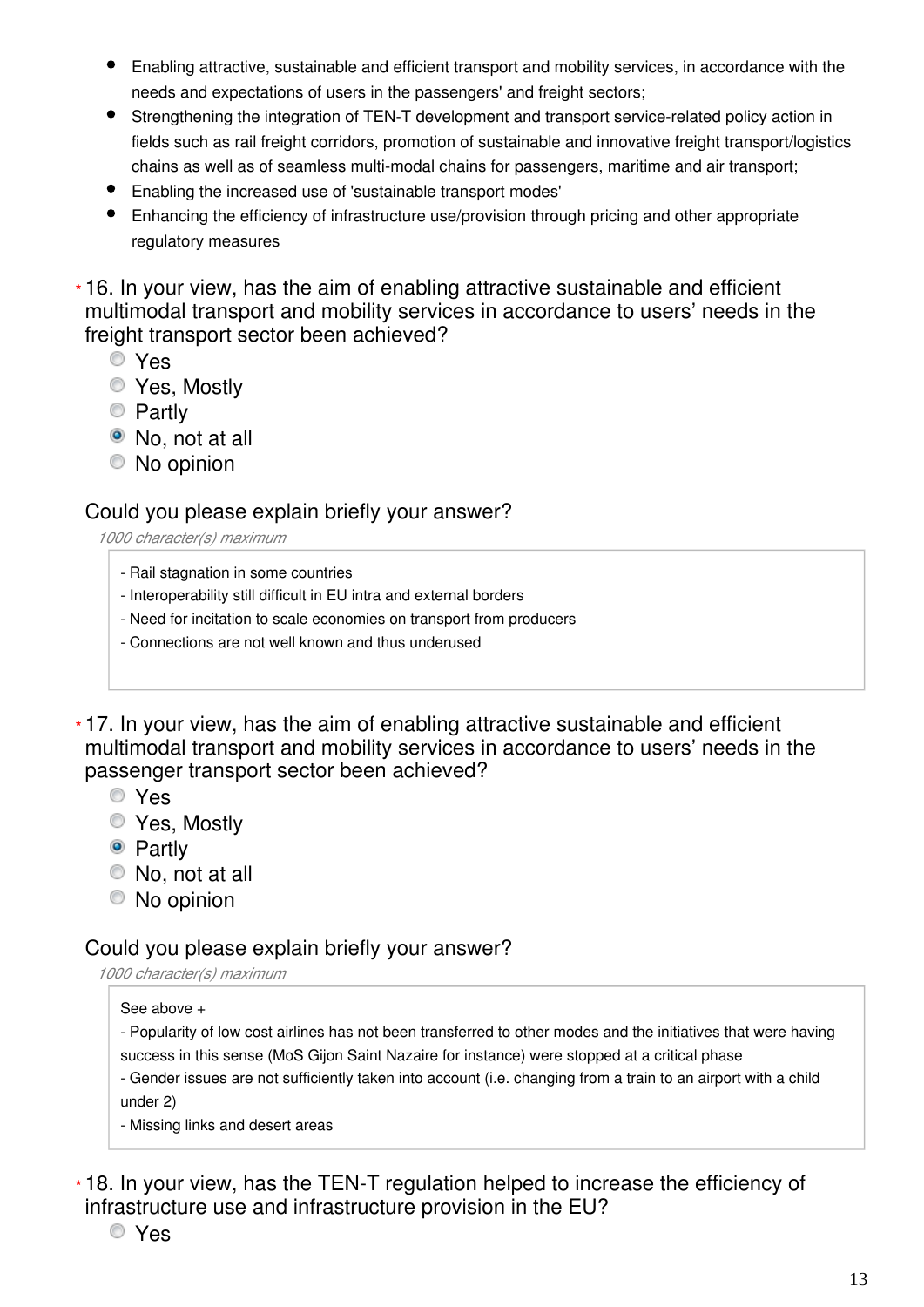- Yes, Mostly
- Partly
- No, not at all
- No opinion

## Could you please explain briefly your answer?

*1000 character(s) maximum*

- Need to better integrate territorial development (= regional policy) and citizens dimension

# E. Implementation tools

In order to support the implementation of TEN-T policy while involving a wide range of stakeholders and ensuring coherence with other EU instruments a number of implementation tools have been established in the TEN-T guidelines. In this section, we would like to hear your opinion on:

- The suitability of the core network corridors as an implementation instrument
- The coordination between TEN-T implementation and other EU instruments
- The usefulness of the European coordinators in supporting the implementation of the corridors

19. In your view, is there sufficient coherence between the TEN-T policy and other EU policies?

|                                         | Yes | No        | No opinion |
|-----------------------------------------|-----|-----------|------------|
| Structural and cohesion policy          |     |           |            |
| Sustainable urban mobility policy       |     |           |            |
| Environmental policy                    |     | $\bullet$ |            |
| Economic/trade policy                   |     |           |            |
| Social/employment policy                |     |           |            |
| Cooperation with third countries policy |     |           |            |

20. In your view, is there sufficient coherence between the TEN-T policy and other **\*** current and upcoming transport policies objectives/trends (alternative fuels, new mobility patterns, sustainable urban mobility, automation etc.)?

- Yes
- <sup>◎</sup> No
- No opinion

21. Are you familiar with the European coordinators? **\***

- Yes
- © No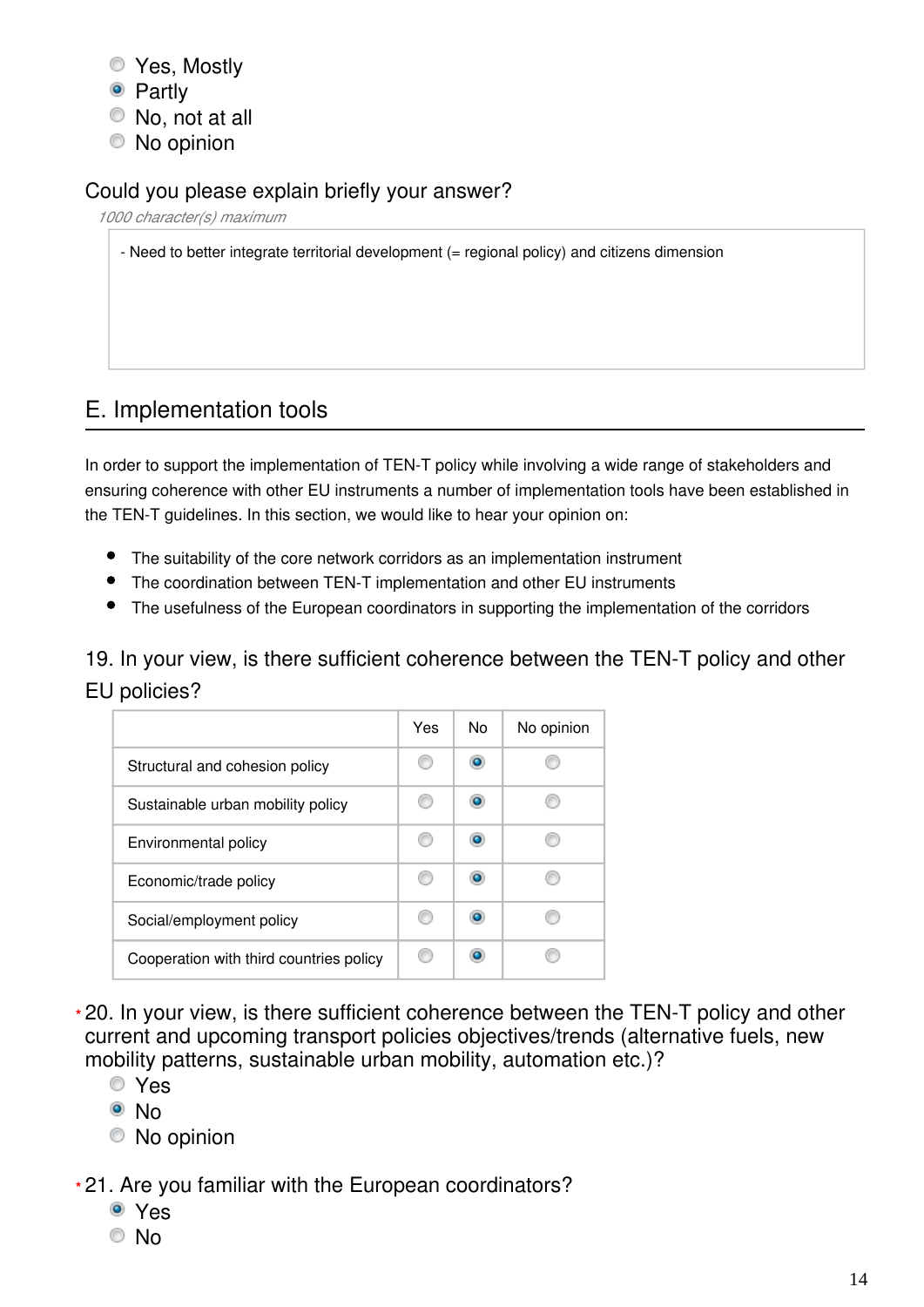21.1. If yes, do you perceive the European coordinators useful to facilitate and accelerate the implementation of the TEN-T core network?

- Yes
- © No
- No opinion

22. In your opinion, how realistic are the dates for completion of the core network in **\*** 2030 and the comprehensive network in 2050?

- **Very realistic**
- Moderatly realistic
- **Less realistic**
- $\bullet$  Not at all realistic
- No opinion

23. Have you already used the European Commission's TEN-Tec system? **\***

- Yes
- © No

23.1. If yes, how would you rate the usefulness of the European Commission's TEN-Tec system, which provides statistical information and maps on the status of the TEN-T network?

- **Very useful**
- Useful
- Somewhat useful
- <sup>O</sup> Not useful
- No opinion

## F. Further information

24. If you wish to add further information or comments - within the scope of this questionnaire - please feel free to do so here.

*3000 character(s) maximum*